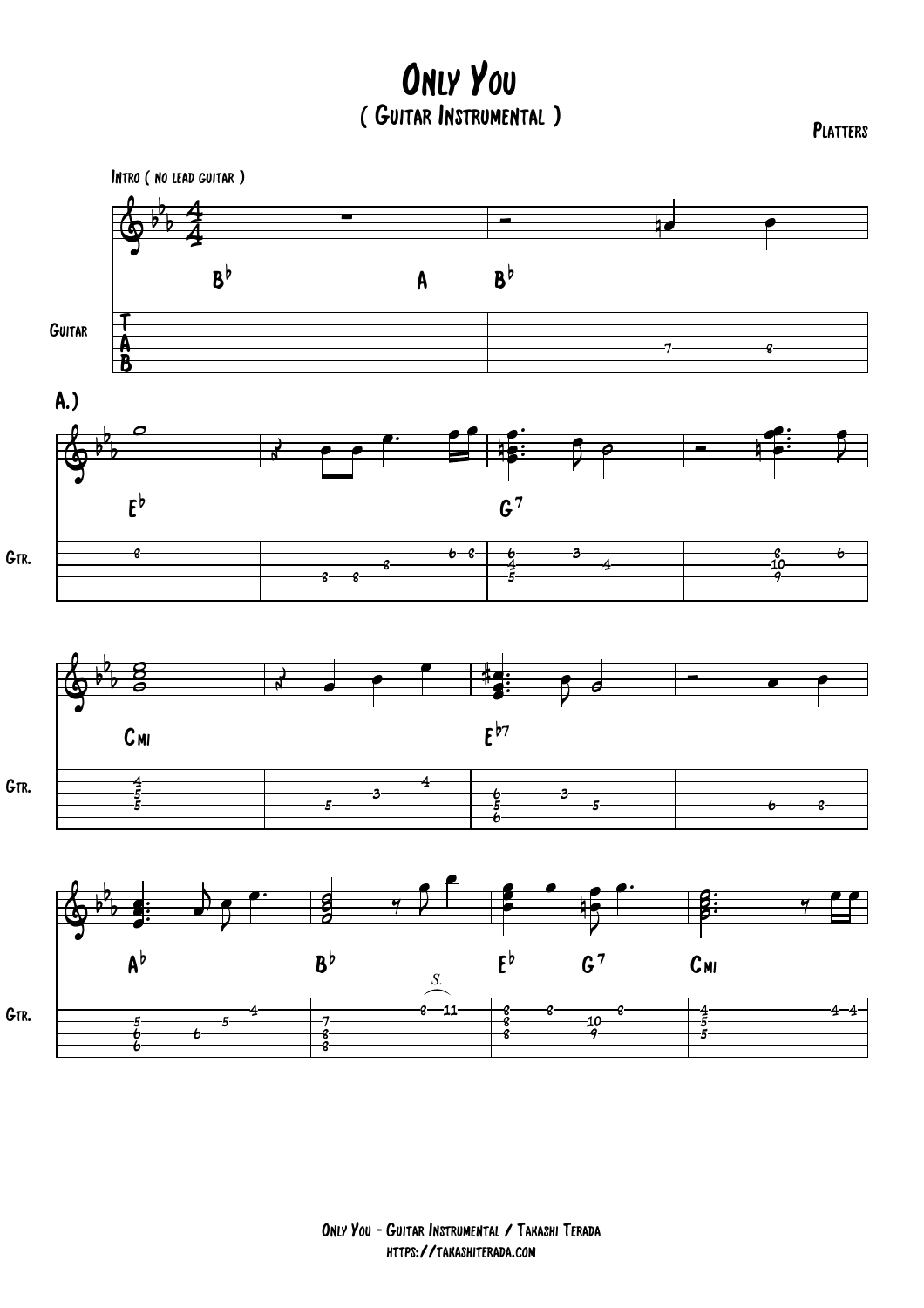

 $\overline{\mathbf{c}}$